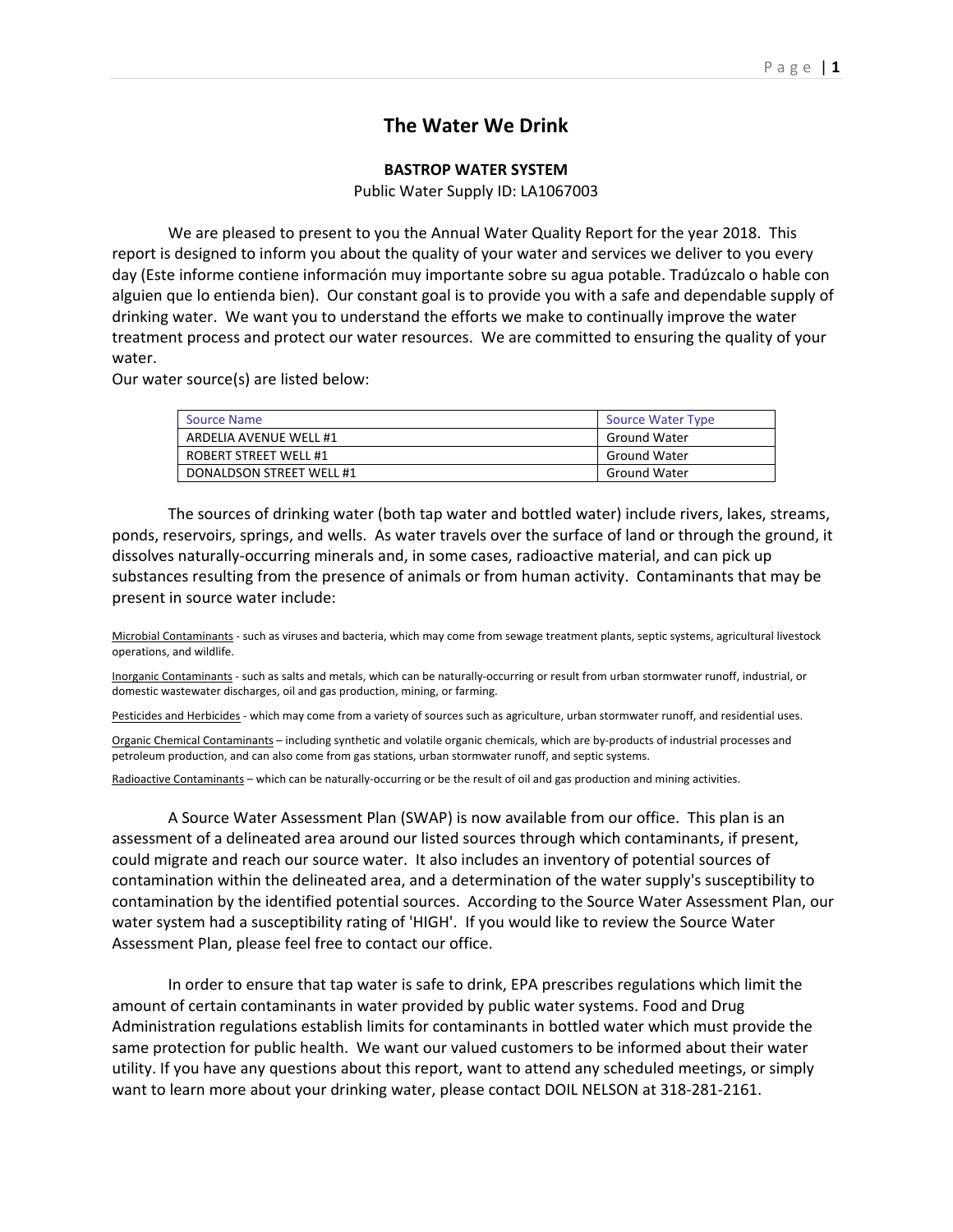If present, elevated levels of lead can cause serious health problems, especially for pregnant women and young children. Lead in drinking water is primarily from materials and components associated with service lines and home plumbing. BASTROP WATER SYSTEM is responsible for providing high quality drinking water, but cannot control the variety of materials used in plumbing components. When your water has been sitting for several hours, you can minimize the potential for lead exposure by flushing your tap for 30 seconds to 2 minutes before using water for drinking or cooking. If you are concerned about lead in your water, you may wish to have your water tested. Information on lead in drinking water, testing methods, and steps you can take to minimize exposure is available from the Safe Drinking Water Hotline or at http://www.epa.gov/safewater/lead.

The Louisiana Department of Health and Hospitals ‐ Office of Public Health routinely monitors for constituents in your drinking water according to Federal and State laws. The tables that follow show the results of our monitoring during the period of January 1st to December 31st, 2018. Drinking water, including bottled water, may reasonably be expected to contain at least small amounts of some contaminants. The presence of contaminants does not necessarily indicate that water poses a health risk.

In the tables below, you will find many terms and abbreviations you might not be familiar with. To help you better understand these terms, we've provided the following definitions:

Parts per million (ppm) or Milligrams per liter (mg/L) – one part per million corresponds to one minute in two years or a single penny in \$10,000.

Parts per billion (ppb) or Micrograms per liter (ug/L) - one part per billion corresponds to one minute in 2,000 years, or a single penny in \$10,000,000.

Picocuries per liter (pCi/L) - picocuries per liter is a measure of the radioactivity in water.

Treatment Technique (TT) - an enforceable procedure or level of technological performance which public water systems must follow to ensure control of a contaminant.

Action level (AL) – the concentration of a contaminant that, if exceeded, triggers treatment or other requirements that a water system must follow.

Maximum contaminant level (MCL) – the "Maximum Allowed" MCL is the highest level of a contaminant that is allowed in drinking water. MCL's are set as close to the MCLG's as feasible using the best available treatment technology.

Maximum contaminant level goal (MCLG) – the "Goal" is the level of a contaminant in drinking water below which there is no known or expected risk to human health. MCLG's allow for a margin of safety.

Maximum residual disinfectant level (MRDL) – The highest level of a disinfectant allowed in drinking water. There is convincing evidence that addition of a disinfectant is necessary for control of microbial contaminants.

Maximum residual disinfectant level goal (MRDLG) – The level of a drinking water disinfectant below which there is no known or expected risk to health. MRDLGs do not reflect the benefits of the use of disinfectants to control microbial contaminants.

Level 1 assessment - A study of the water system to identify potential problems and determine (if possible) why total coliform bacteria have been found in our water system.

Level 2 Assessment - A very detailed study of the water system to identify potential problems and determine (if possible) why an E. coli MCL violation has occurred and/or why total coliform bacteria have been found in our water system on multiple occasions.

## During the period covered by this report we had the below noted violations.

| <b>Compliance Period</b>                            | Analyte | Type |  |  |  |  |  |  |
|-----------------------------------------------------|---------|------|--|--|--|--|--|--|
| No Violations Occurred in the Calendar Year of 2018 |         |      |  |  |  |  |  |  |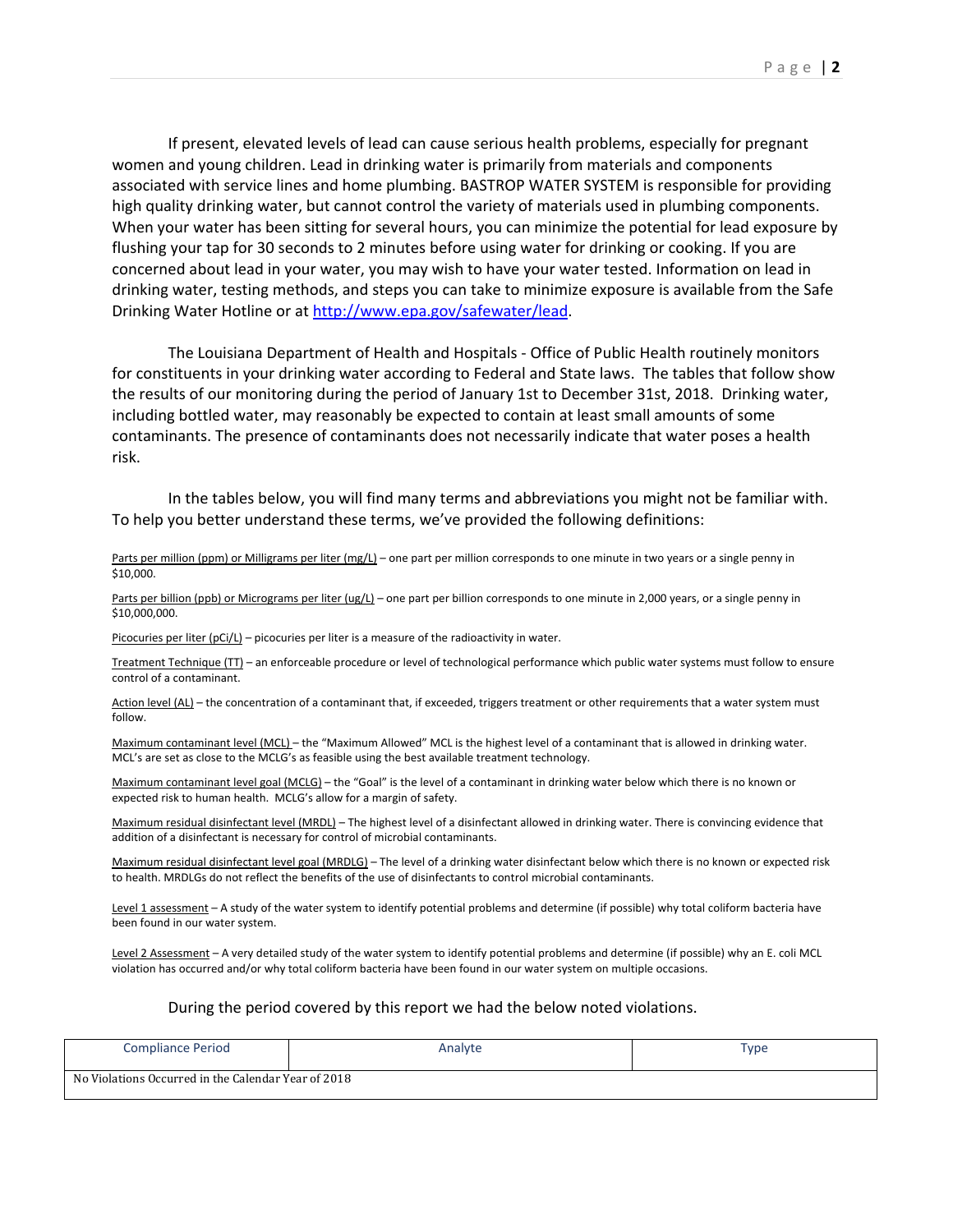Our water system tested a minimum of 15 samples per month in accordance with the Total Coliform Rule for microbiological contaminants. With the microbiological samples collected, the water system collects disinfectant residuals to ensure control of microbial growth.

| Disinfectant | Date | Highest<br>RAA | Unit | Range           | MRDL | <b>MRDLG</b> | <b>Typical Source</b>                   |
|--------------|------|----------------|------|-----------------|------|--------------|-----------------------------------------|
| Chlorine     | 2018 | 1.34           | ppm  | $0.82 -$<br>.56 |      |              | Water additive used to control microbes |

 In the tables below, we have shown the regulated contaminants that were detected. Chemical Sampling of our drinking water may not be required on an annual basis; therefore, information provided in this table refers back to the latest year of chemical sampling results.

| Regulated<br><b>Contaminants</b>      | <b>Collection</b><br>Date | <b>Highest</b><br>Value | Range             | Unit | <b>MCL</b> | <b>MCLG</b> | <b>Typical Source</b>                                                                                                           |
|---------------------------------------|---------------------------|-------------------------|-------------------|------|------------|-------------|---------------------------------------------------------------------------------------------------------------------------------|
| BARIUM                                | 1/30/2018                 | 0.12                    | $0.058 -$<br>0.12 | ppm  |            |             | Discharge of drilling wastes; Discharge from<br>metal refineries; Erosion of natural deposits                                   |
| <b>FLUORIDE</b>                       | 1/30/2018                 | 0.2                     | $0.15 -$<br>0.2   | ppm  | 4          | 4           | Erosion of natural deposits; Water additive<br>which promotes strong teeth; Discharge from<br>fertilizer and aluminum factories |
| NITRATE-NITRITE                       | 1/30/2018                 | 1.5                     | $0.94 -$<br>1.5   | ppm  | 10         | 10          | Runoff from fertilizer use; Leaching from septic<br>tanks, sewage; Erosion of natural deposits                                  |
| <b>TETRACHLOROETHY</b><br><b>LENE</b> | 1/30/2018                 | 0.83                    | 0.83              | ppb  | 5          | 0           | Discharge from factories and dry cleaners                                                                                       |

| Radionuclides     | Collection<br>Date | <b>Highest</b><br>Value | Range | Unit  | <b>MCL</b> | <b>MCLG</b> | <b>Typical Source</b>                                      |
|-------------------|--------------------|-------------------------|-------|-------|------------|-------------|------------------------------------------------------------|
| <b>COMBINED</b>   | 1/30/2018          | 0.643                   | 0.538 | pCi/l | ל          | 0           | Erosion of natural deposits                                |
| RADIUM (-         |                    |                         |       |       |            |             |                                                            |
| 226 & -228)       |                    |                         | 0.643 |       |            |             |                                                            |
| <b>GROSS BETA</b> | 1/30/2018          | 2.27                    | 2.27  | pCi/l | 50         | 0           | Decay of natural and man-made deposits. Note: The gross    |
| <b>PARTICLE</b>   |                    |                         |       |       |            |             | beta particle activity MCL is 4 millirems/year annual dose |
| <b>ACTIVITY</b>   |                    |                         |       |       |            |             | equivalent to the total body or any internal organ. 50     |
|                   |                    |                         |       |       |            |             | pCi/L is used as a screening level.                        |

| Lead and<br>Copper     | Date | 90 <sup>TH</sup><br>Percentile | Range       | Unit | AL  | <b>Sites</b><br><b>Over AL</b> | <b>Typical Source</b>                                                                                        |
|------------------------|------|--------------------------------|-------------|------|-----|--------------------------------|--------------------------------------------------------------------------------------------------------------|
| COPPER,<br><b>FREE</b> | 2018 | 0.1                            | $0.1 - 0.2$ | ppm  | 1.3 | 0                              | Corrosion of household plumbing systems;<br>Erosion of natural deposits; Leaching from wood<br>preservatives |
| LEAD                   | 2018 |                                | $1 - 38$    | ppb  | 15  | -2                             | Corrosion of household plumbing systems;<br>Erosion of natural deposits                                      |

| <b>Disinfection</b><br><b>Byproducts</b> | Sample Point            | Period | <b>Highest</b><br><b>LRAA</b> | Range            | Unit | <b>MCL</b> | <b>MCLG</b> | <b>Typical Source</b>                        |
|------------------------------------------|-------------------------|--------|-------------------------------|------------------|------|------------|-------------|----------------------------------------------|
| <b>TOTAL HALOACETIC</b><br>ACIDS (HAA5)  | <b>INDUSTRIAL DRIVE</b> | 2018   |                               | $3 - 3$          | ppb  | 60         | 0           | By-product of drinking<br>water disinfection |
| TOTAL HALOACETIC<br>ACIDS (HAA5)         | TEAKWOOD                | 2018   |                               | $0.72 -$<br>0.72 | ppb  | 60         | 0           | By-product of drinking<br>water disinfection |
| <b>TTHM</b>                              | <b>INDUSTRIAL DRIVE</b> | 2018   | 0                             | $0 - 0$          | ppb  | 80         | 0           | By-product of drinking<br>water chlorination |